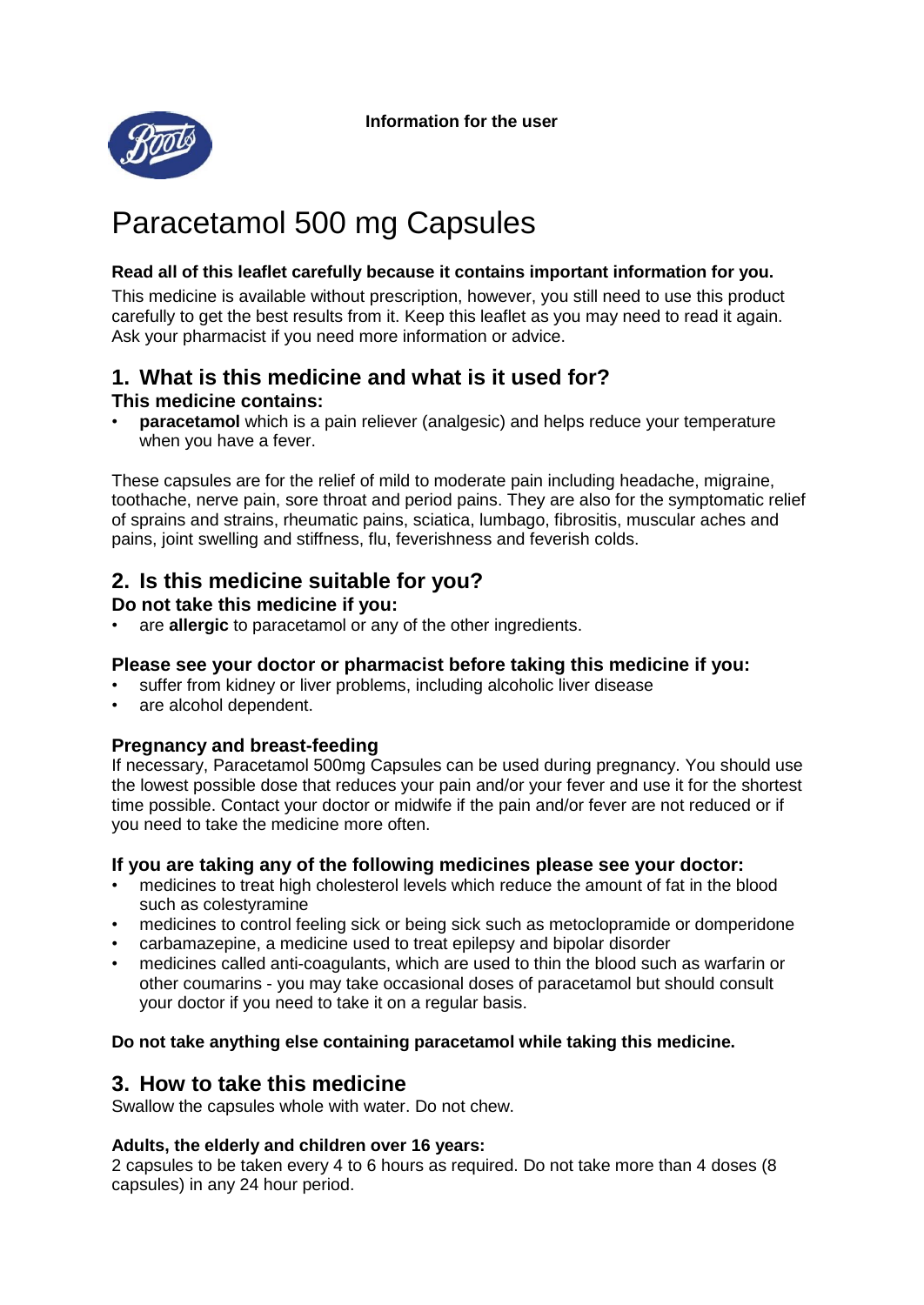#### **Children aged 12 to 15 years:**

1 capsule to be taken every 4 to 6 hours, as required. Do not take more than 4 doses (4 capsules) in any 24 hour period.

#### **Do not give to children under 12 years.**

The dose should not be taken more frequently than every 4 hours. Do not take for more than 3 days unless instructed by your doctor.

Do not take more medicine than the label tells you to. If you do not get better, talk to your doctor.

**Talk to a doctor at once if you take too much of this medicine even if you feel well. This is because too much paracetamol can cause delayed, serious liver damage.** Go to your nearest hospital casualty department. Take your medicine and this leaflet with you.

#### **4. Possible side effects**

Most people do not have any side effects while taking this medicine. However, if you experience any of the following side effects, or anything else unusual happens, stop taking the medicine immediately, and see your doctor or pharmacist.

#### **Rare side effects are:**

- allergic reactions such as skin rash
- mouth sores
- fever
- difficulty breathing
- you may become more prone to bleeding, bruising, fever and infections, such as sore throat and ulcers, due to changes in your blood.
- nausea, sudden weight loss, loss of appetite and yellowing of the eyes and skin.

Very rare cases of serious skin reactions have been reported.

#### **Reporting of side effects**

If you get any side effects, talk to your doctor, pharmacist or nurse. This includes any possible side effects not listed in this leaflet. You can also report side effects directly via the Yellow Card Scheme at: www.mhra.gov.uk/yellowcard.

By reporting side effects you can help provide more information on the safety of this medicine.

## **5. How to store your medicine**

**Keep this medicine out of the sight and reach of children.** Do not use this medicine after the expiry date printed on the pack.

Do not store above 25°C.

## **6. What is in this medicine?**

Each blue / white capsule contains the active ingredient: paracetamol 500 mg.

The other ingredients are: maize starch, croscarmellose sodium, sodium laurilsulfate and magnesium stearate. The capsule shell is made of gelatin and contains the colours titanium dioxide (E171), indigo carmine (E132) and erythrosine (E127).

This product is available in pack sizes of 16 and 32 capsules.